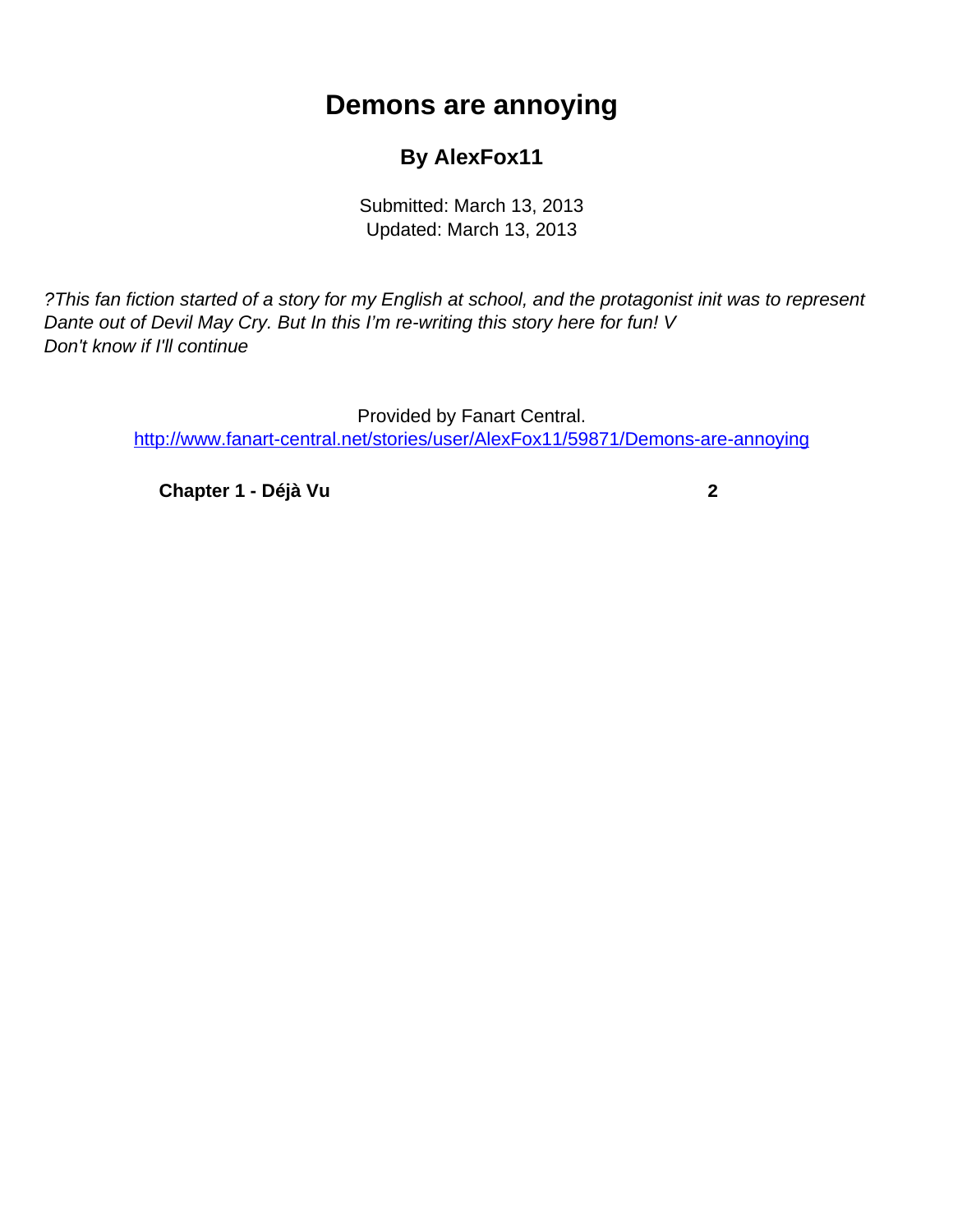## **1 - Déjà Vu**

<span id="page-1-0"></span>There was a deserted street covered with paper and black bags. Beyond that street there was abandoned warehouse, half of the wall has been demolished but the rest still standing up. There were broken windows and some shards of glass lay on the ground. The exposed building had thick wires hanging from the walls that looked ripped apart. In the warehouse there was a painted sign, flaking away as it says 'Zone A'. Some rusted forklifts sit on its side and the rest broken down. The area smelt of oil and dust but also the place reeked of human blood. Every time when the wind enters the wires that hung above the place swings to the side and metallic rolling sound was heard. In the corner of the area there was a red box that hung off the wall, while the door of the box swung open. It wasn't easy to see inside of it as it was pitch black. Inside this box was a void of darkness, a blue flicker of light and a loud shriek came from the dark void.

Back at the deserted street there was a tall figure walking casually through the place. Holding an opened pizza box, and eating the slices one by one. The figure chuckled to its self as it finished the last slice "Eating a whole pizza under five minutes that must be a new record." By the tone of the figures voice it was a male. The tall male threw the empty box which landed on top of an over filled bin and he continued to stroll through the street.

The tall male came to a halt and gazed what was before him "This place looks shoot". This male wore a long blood red leather trench coat and it the side of it revealing holsters that are in use. On his back was a long sword that about the same height as him. The hilt of the sword had a skull and some what looked like to be a rib cage under the skull. He had black trousers but had a dull red in the centre, with dirty black boots. His shirt was black with strapped buckles on it. His hair was pure white and his eye's where ice blue. His name was Dante. He smirked as he walked closer to the abandoned warehouse the smirk only grew wider every step he took.

He entered the building and looked around the area. Dante walked with his hands in his pockets. "I'd better get paid for this," he mumbled to himself while walking through the corridors, he came across a sign that said 'Zone A' he grinned "What a creative name for an area," he said in a sarcastic tone. He rubbed his chin with amusement but suddenly stops and he realized something "Damn I forgot to shave again," he sighed and made his way into the area that had forklifts damaged or tipped over its side. Dante came across the red box that hung off the wall with its door wide opened. He peered over to the box to get a god look at it. His nose cringed as he was able to smell human blood and flesh; he shook away his expression that changed into a smirk "A dark void? How spooky!" he chuckled but suddenly a low growl was heard from the opposite of him, he turned to face his enemy that was now in front of him. A dog appeared from the shadows and growled again. Dante quirks an eyebrow, Instead of a growl the dog spoke "Don't you close the demon gate or I'll rip you too shred!: Dante stared in amazement "Wow another talking mutt," he replied, "I could make millions, if only…" The dog growled louder and grew five times its size, and its head splits apart while slime drips out from the insides of it. Its claws pierced through the ground and roared at Dante. Dante Whistles then grinned "That must be a splitting headache you got there," chuckled Dante. The dog beast snarled at Dante.

"Wow tough crowd,"

"I'll shred you to pieces!"

"Well then let's get this party started!"

Dante leapt into the air as his trench coat whipped through the wind, his hands clutched onto twin guns but different coloured, one was ivory and the other ebony and both engraved the names on the guns